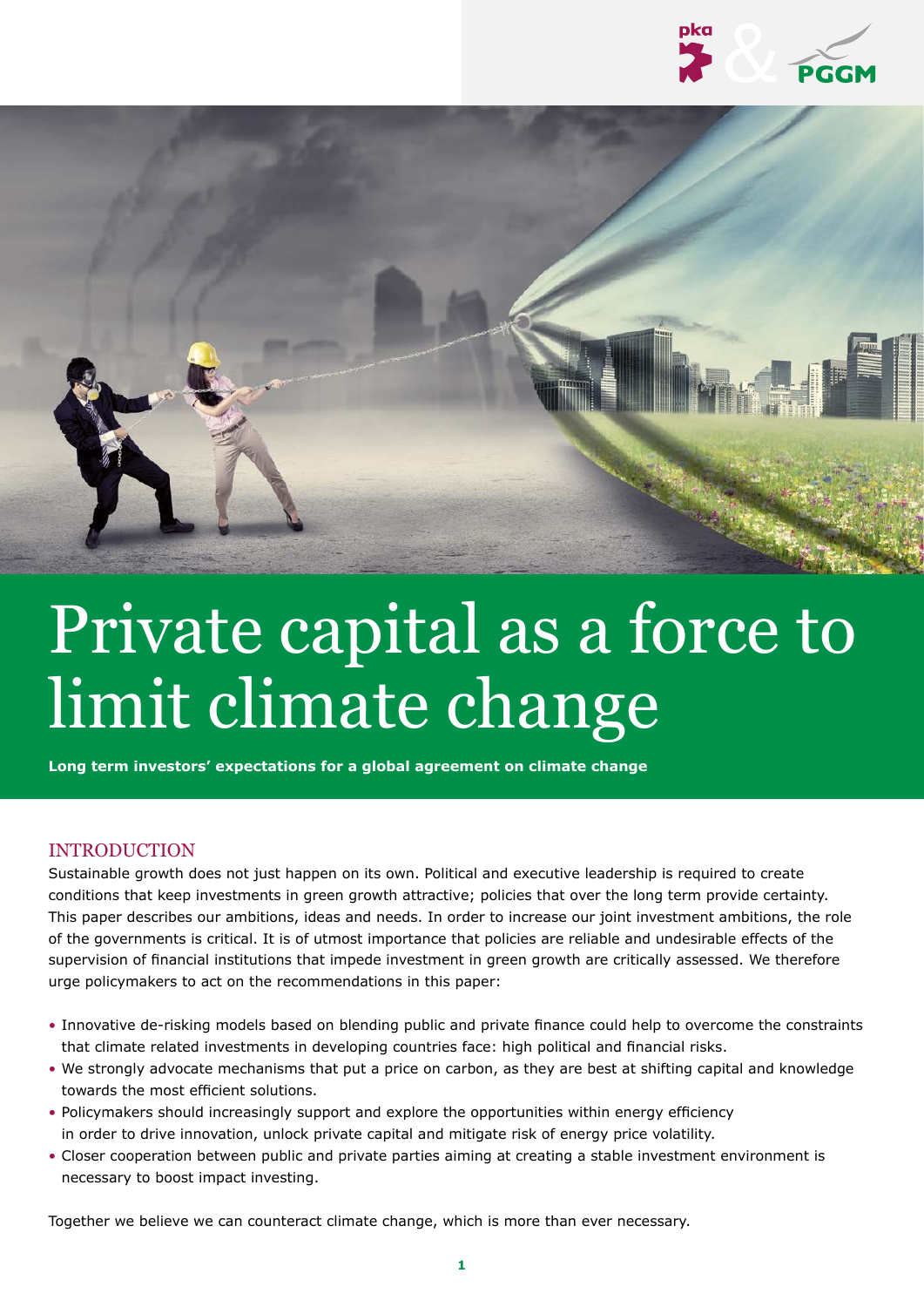#### **Key messages**

*1. Collective pension arrangements are ideally positioned for investing in society*

Because of their long-term horizon and liabilities, collectively organized pension funds strive for long-term profit. As the Danish, Dutch and European economy sorely need long-term investments in the real economy, pension investors are a the natural match with long-term value creation, in a social as well as an economic sense.

*2. Climate change has a long-term impact for pension funds*

Because of their long investment horizon, pension funds (and other long-term investors) need to consider and prepare for scenarios that might get overlooked by short-term issues, but which potentially have dramatic consequences in the long run, both for society and for their portfolios. Investment opportunities that address major challenges for society, such as climate change, are increasingly sought after.

*3. Climate change is a key area of focus for PGGM and PKA*

Climate change has an impact on society and the valuations of companies in which we invest in. For example, investment risks could increase because property may become flooded, political instability as a result of droughts may increase or because companies may lose value if they are no longer permitted to exploit their coal reserves to limit CO<sub>2</sub> emissions. On the other hand, investments in wind farms, for example, can contribute to solving the climate change issue while at the same time creating financial returns.

*4. An ambitious agreement in Paris is a critical step to give investors certainty*

An agreement in Paris, including a long-term international emissions reduction goal and strong national plans, with the aim to limit average global temperature rise to 2°C, will set a clear pathway in favor of a low carbon economy and give investors clarity. This will reduce policy risk, incentivize R&D, facilitate the deployment of new technologies and create new jobs.

#### **Who are PGGM and PKA?**

PGGM is a service provider for various Dutch pension funds, which have more than 2.6 million participants. On their behalf PGGM invests €180 billion in pension assets. PKA is a Danish pension administrating company which manages €30 billion for close to 270.000 participants on behalf of three pension funds. Both PGGM and PKA have origins in the healthcare and welfare sector. Our mission is to provide a good pension for our clients' participants.

#### **What motivates PGGM and PKA**

#### *The long term*

Pensions are all about long-termism, which means they can be geared towards stable, good, long-term yields.

#### *Sustainable and responsible investment*

We are conscious of the impact the actions we take today will have on the world of tomorrow and we use the driving force of capital to support sustainability and enhance returns in the long run.

#### *PGGM and PKA seek dialogue*

We continue to strive for good pensions, in the interests of our customers and their participants. Contributing to solutions for climate change is an important aspect of our aim of meeting the long term pension ambitions.

We believe that collaborative action between investors, policymakers and regulators is necessary for capital to be the driving force that brings real change. That is why we are determined to engage with likeminded stakeholders, policymakers and regulators.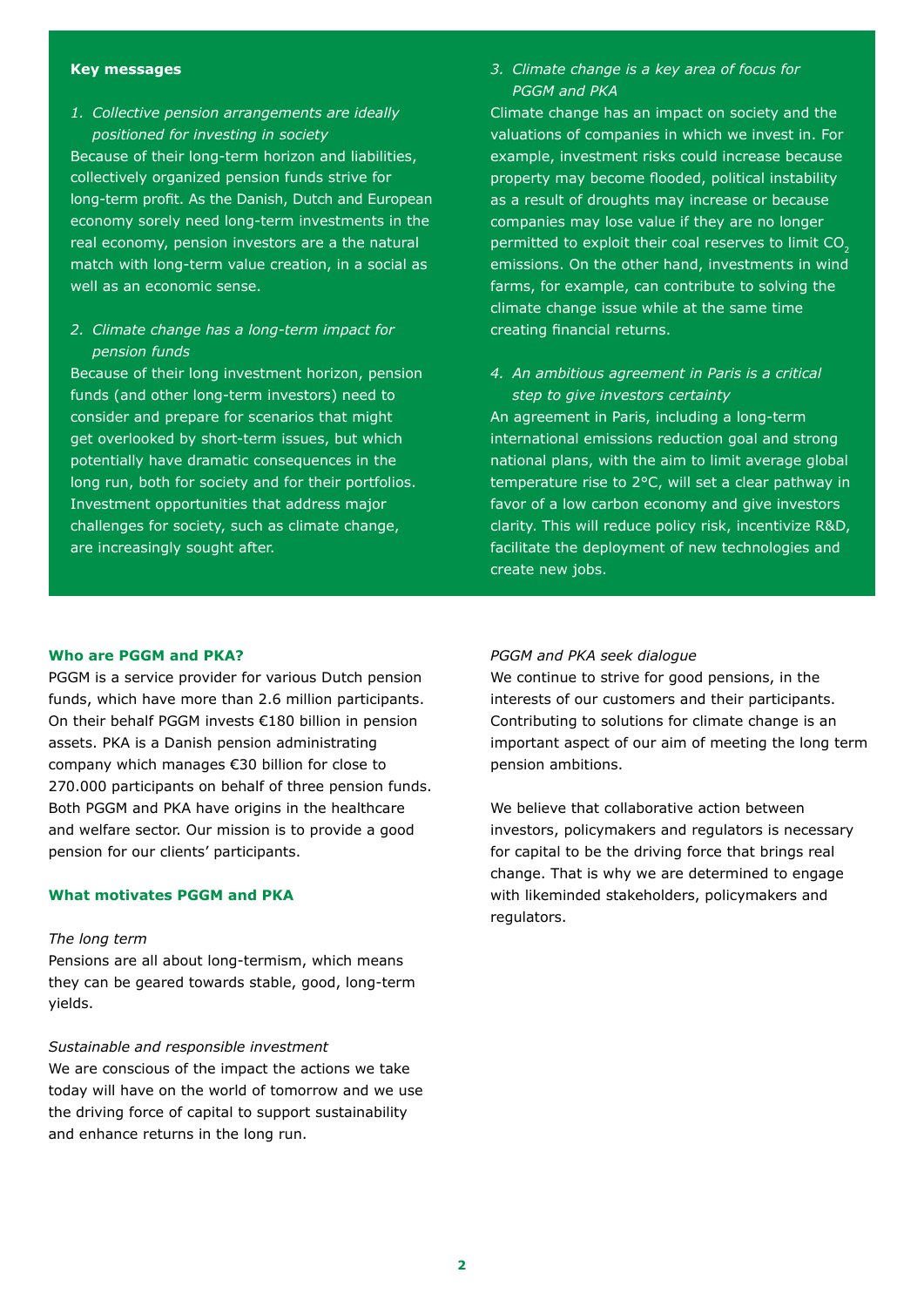# PGGM AND PKA ACT

We are convinced that reducing the negative effects of climate change requires more sustainable growth initiated by the private and public sector, i.e. economic growth based on more renewable energy and a reduction in the wastage of raw materials. Sustainable growth offers opportunities. We are currently investing in renewable energy, such as wind energy at sea and on land, and in clean technology that contributes to greater efficiency and reduced wastage of raw materials. Encouraged by our clients, we want to grow these investments over the coming years. In order to increase our climate friendly investments, we need to address challenges in especially the areas of (1) developing countries, (2) carbon pricing, (3) energy efficiency, and (4) our commitment, outlined below.

# 1. Developing countries

#### *Blended finance*

Innovative de-risking models based on blending public and private finance could help to overcome the constraints climate related investments in developing countries face: high political and financial risks.

At the UN climate summit in Copenhagen in 2009 (COP 15) it was decided that the developed countries should raise capital for climate investments in developing countries. The objective is to raise USD 100 billion a year from 2020, and part of the funds should come from the private sector.

According to the International Energy Agency (IEA) the total investment required to avoid dangerous climate change exceeds USD 1 trillion per annum. We are not even halfway, despite the enormous investment potential. The fastest growing economies are developing countries. Their need for private investments to boost development is enormous and blending public and private capital could attract between USD3 and 15 of private capital for every USD1 of public money.<sup>1</sup>

At the same time investors, both within and outside developing countries, are increasingly looking to partner with governments and donors to diversify their portfolios into new opportunities that generate higher yields. While public and private actors are seeking to mitigate key risks through innovative investment programs, very few mitigation mechanisms have scaled up or otherwise adapted fully to the standard that is needed to catalyze greater private flows. Hence, there might be unrealized potential to deploy innovative financing models and public risk mitigation tools to leverage private finance, reduce transaction costs, and help satisfy the riskreturn ratio of potential private investors.

#### **In order to increase climate related investments in developing countries, PGGM and PKA urge governments to:**

- 1. Commit to the Green Climate Fund at COP21.
- 2. Develop innovative de-risking models to mitigate the political and financial risks of climate related investments in developing countries.
- 3. Bring together relevant parties like investors, development banks, export credit agencies and companies in order to promote funds similar to the Danish Climate Investment Fund on a European and international level.

*Showcase: The Danish Climate Investment Fund* PKA has invested € 27 million in The Danish Climate Investment Fund, which invests in projects, which – directly or indirectly – contribute to reduction of the emission of greenhouse gases. The fund provides risk capital in the form of equity or mezzanine financing for climate projects in developing countries. The Danish government and IFU, the Danish Investment Fund for Developing countries, have contributed € 70 million and private funds of a total of  $\epsilon$  104 million have been contributed bringing the total commitments up to € 174 million.

Until this date, the Danish Climate Investment Fund has since inception in 2014 approved six investments. These cover a wind farm in Kenya with Vestas, a production company within wind energy in China, development of bioethanol in China, a number of solar energy installations in the Maldives, production of valves in Brazil, and finally a company which will develop wind and solar parks.

# *Showcase: investments in solutions in emerging markets*

PGGM invests some € 150 million in solutions for climate change in emerging markets through several local funds: it has invested in a private equity fund of Tsing Capital, which focuses on investments in the clean technology and environmental sectors in China. Furthermore, PGGM has invested in Adecoagro, a farm holding that is active in the production of food and renewable energy in South America. Adecoagro recently expanded its combined sugar and ethanol plant in Brazil, without substituting food production with sugar cane production.

*<sup>1</sup> United Nations Environment Programme*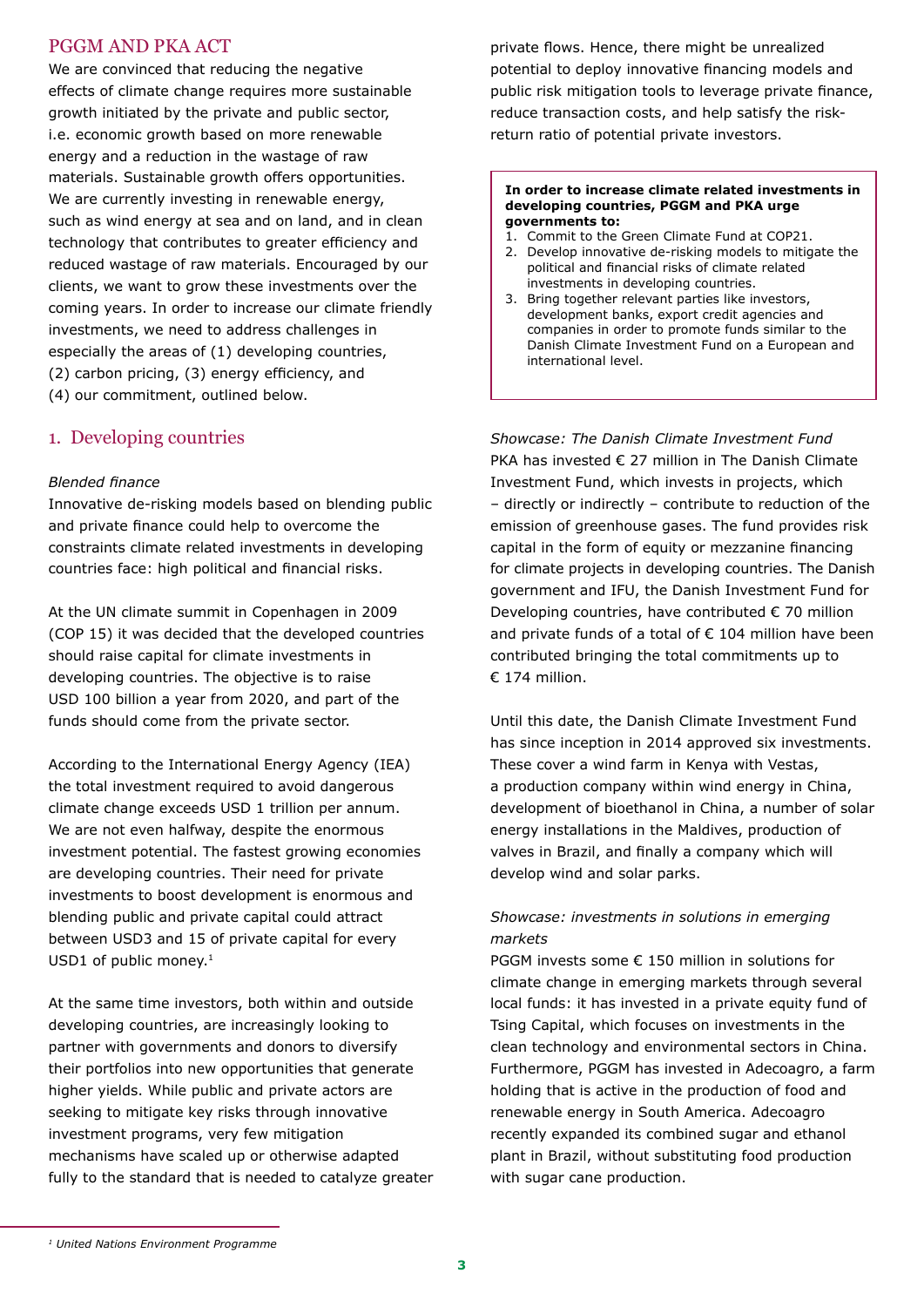

The relative modest size of these investments and the lack of any climate change related investments in developing countries show that at this stage, the right conditions are not yet sufficiently in place for PGGM and its clients.

# 2. Carbon Pricing

# *Shifting capital towards the most efficient climate change solutions*

We strongly advocate mechanisms that put a price on carbon, as these mechanisms are best at shifting capital and knowledge towards the most efficient solutions.

Carbon pricing mechanisms have the potential to create a global reduction plan. Over 40 countries and 20 sub-national jurisdictions have implemented such mechanisms and several large countries are in the process of introducing such mechanisms. In addition, over 400 companies - including some of the largest multinational corporations – are now assigning a price to their carbon emissions to offset the costs and risks of their greenhouse gas production. Connecting and expanding these mechanisms to create a globally connected carbon pricing mechanism will enhance the mechanism, as it enables more liquidity and less price volatility. It will also contribute to a level playing field preventing carbon leakage through export of emissions to regions with no price for carbon or without any other climate change policies. Moreover, it will help shift capital towards the most efficient climate change solutions at global scale.

A meaningful and stable price on carbon will shift the burden for damage to those responsible for it, and those who can reduce it. It also stimulates clean technology and market innovation, fueling low-carbon drivers of economic growth by introducing an economic signal, which creates a direct incentive for carbon efficiency to companies we invest in. In addition, a reliable system with a meaningful and stable carbon price will create certainty that is needed for the long-term investment decision making that renewable energy projects often require. In theory, market based mechanisms are the preferred option, as the required shortage of supply of carbon emitting permits that is necessary for a sufficiently high price will correspond with the carbon reduction that is necessary to prevent the worst effects of climate change. Unfortunately, creating sufficient shortage turns out to be a challenge. This should be addressed in the design of such systems.

In addition to direct climate change policies, most countries or regions have energy policies and tax systems that influence (corporate) behavior and impact carbon emissions. For instance by directly subsidizing fossil fuel extraction like coal mining (which is allowed in Europe until 2018) or by providing tax benefits for energy consumption. This is poorly spent government budget, as it will only increase future spending on adaptation to and mitigation of climate change.

#### **In order for carbon pricing mechanisms to make an impact at global scale, PGGM and PKA encourage policy makers to:**

- 1. Implement powerful and ambitious carbon pricing mechanisms that are aligned with national and international carbon reduction targets.
- 2. Establish links between existing markets by harmonizing benchmarks, registry, monitoring and enforcement.
- 3. Develop a more holistic approach for climate change and energy by aligning all relevant policies and regulations, aiming at reduction of carbon emissions and enabling low carbon energy transition.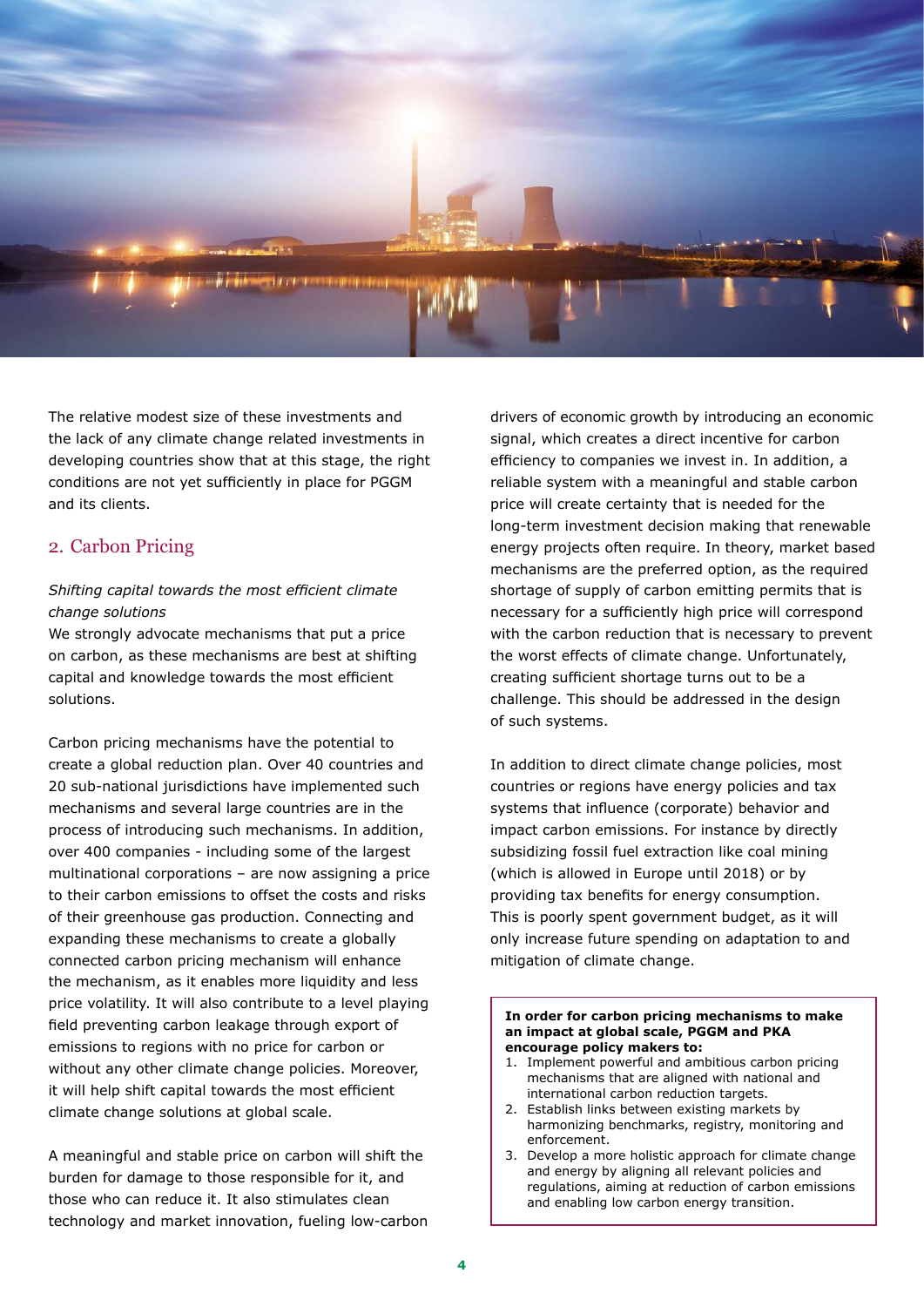# *Showcase: halving the carbon footprint of the investment portfolio of PFZW by 2020*

PGGM's main client PFZW - the Dutch pension fund for the healthcare sector, investing over  $\epsilon$  160 billion - has made a pledge to halve the carbon footprint of its investment portfolio by 2020. PFZW acknowledges that climate change is one of the most important global challenges, which requires strong and quick action. With its ambition to half its carbon footprint, PFZW hopes to inspire policymakers, peers, companies and other stakeholders to commit to a comparable contribution.

Through signing the Montreal Carbon Pledge, both PGGM and PFZW have taken the first step in this process to measure and disclose the carbon footprint of the listed equities portfolio. Through a partnership with GeoPhy, PGGM will be able to measure and disclose the footprint of its complete real estate portfolio at individual asset level. The first portfolio changes will be implemented in the beginning of 2016 and will contribute to halving the footprint in 2020.

#### *Showcase: divestment from coal mining*

PKA is the first Danish pension fund to exclude 31 coal-mining companies from the investment portfolio due to financial and climate related concerns. In addition, PKA has initiated dialogue with 23 mining and utility companies that generate 50-90% of their turnover from mining coal or producing energy based on coal. These companies have to put forward a business plan, which shows initiatives that reduce their exposure to coal. Companies that fail to do so will be excluded from the investment portfolio. Going forward, carbon intensive companies will in a low carbon scenario impose a risk to PKA's investment portfolio, a risk that will be accelerated if more effective carbon pricing mechanisms are introduced by policy makers. PKA will in 2016 subsequently introduce new initiatives to reduce the exposure to carbon intensive companies.

# 3. Energy Efficiency

## *The ultimate public-private challenge*

Policymakers should increasingly support and explore the opportunities within energy efficiency in order to drive innovation, unlock private capital and mitigate risk of energy price volatility.

Energy efficiency is often overlooked as driver for energy security, cost savings, and as a climate change mitigation instrument. Projections reveal that under existing policies, the vast majority of economically

viable energy efficiency investments will remain unrealized. Projections to 2035 by the International Energy Agency (IEA) show that as much as two-thirds of energy efficiency potential will remain untapped unless policies change.

A report by IEA shows that large-scale energy efficiency policies show positive outcomes with economic growth ranging from 0.25% to 1.1% per year and potential to create 8 to 27 jobs for every € 1 million invested in energy efficiency measures. In addition, increased energy efficiency in buildings could add as much as  $\epsilon$  30 - 40 billion to the European public budget whilst supporting EU's 2020 energy efficiency targets of 27% energy savings compared with the business-as-usual scenario. This emphasizes that energy efficiency both can contribute to mitigating climate changes and save public budgets of billions.

Given the Intended Nationally Determined Contributions (INDCs) many states have published ahead of COP21 in Paris in December 2015, accelerating investments in increased energy efficiency will be a prerequisite to meet these targets. There is a variety of financial instruments (e.g. risk-sharing facilities, subordinated loans, covered bonds, energy efficiency funds, and green bonds) that may be used to finance energy efficiency.

#### **In order to accelerate investment in energy efficiency PGGM and PKA encourage policy makers to:**

- 1. Use public funds, tax credits and grants to accelerate and de-risk investments in energy efficiency.
- 2. Scale investments in energy efficiency by adopting innovative financing models through blending of private and public capital.
- 3. Enforce stricter energy standards across high emitting sectors in order to drive innovation.

## *Showcase: SustainSolutions*

PKA has together with the energy renovation company, SustainAir, launched the € 40 million energy renovation fund, SustainSolutions.

SustainSolutions offers fully funded energy renovation based on a package of well-defined energy services with a high return rate and will provide clients with a loan in order to finance the energy renovation. SustainSolutions will measure a clients' energy consumption before and after the implementation. Savings are split between the client and SustainSolutions, and once the loan is repaid, the full savings will pass to the client. This means that clients are of no need to provide any upfront funding, which typically can be a challenge for both the private and public sector.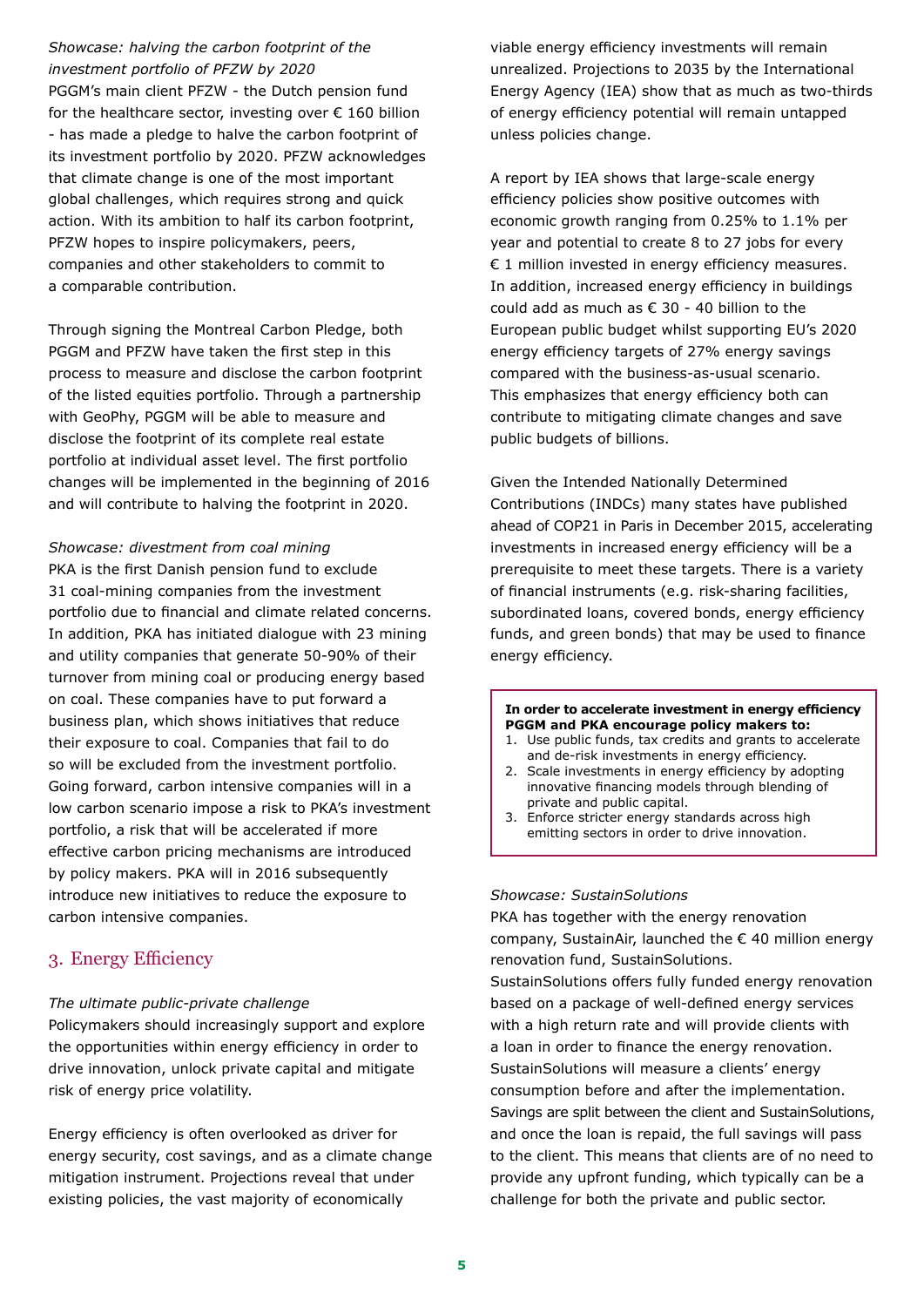

#### *Showcase: London offices*

PGGM has launched a London Office joint venture Partnership with a local partner. The joint venture, named Vantage, has been set up to source attractive Central London office investments. With a focus on impact investment, the Partnership will look to integrate material environmental, social and governance (ESG) aspects throughout its assets, in turn realizing a strong ESG performance. All acquired offices will be compared to industry benchmarks and measures will be implemented to resemble best practices and reduce energy with a minimum of 25%. The partnership will also focus on reducing waste and water use. By (re)developing sustainable buildings and managing them efficiently, the Partnership reduces the risk of obsolescence and enhances the long-term value of the assets.

# 4. Our commitment

# *Directly investing in climate solutions needs publicprivate responsibility*

Closer cooperation between public and private parties aiming at creating a stable investment environment is necessary to boost impact investing.

PGGM's largest client PFZW and PKA have set an ambitious target to substantially increase investments that directly contribute to sustainable development, including climate change. We will look for investment opportunities in all asset classes and we particular have high expectations for our infrastructure investments, which will support Europe's climate change and energy ambitions for 2030.

Our ambitions as shown below display our willingness to take part in the transformation to a sustainable economy. However, the capital does not always find the most desirable destination.

#### **In order to increase impact investing, PGGM and PKA encourage policy makers to:**

- 1. Use regulation to encourage long term investing in the EU economy in order to provide long-term investors with a stable regulatory environment
- 2. Commit to ambitious and clear mitigation and development goals, which will spur investor appetite for sustainable projects
- 3. Bring private and public interests in line by linking private capital to public projects in which we define shared goals, collaborate and share both risk and returns.

#### *Future ambitions:*

PKA and PFZW are pension funds with very large allocations to climate related projects and we aim to invest even more. PGGM has on their client, PFZW's, behalf made considerable investments in clean energy, e.g. €100 million in the Walney offshore windfarm in the Irish sea, which will avoid emissions of over 750.000 tons of CO<sub>2</sub> and  $E$ 250 million invested in renewable energy infrastructure funds, which collectively avoid  $700.000$  tons of  $CO<sub>2</sub>$ .

PKA has e.g. invested €850 million in four wind farms, €140 million in green bonds financing increased energy efficiency and renewables, €550 million in sustainable forestry, and €30 million in The Danish Climate Investment Fund financing climate projects in developing countries.